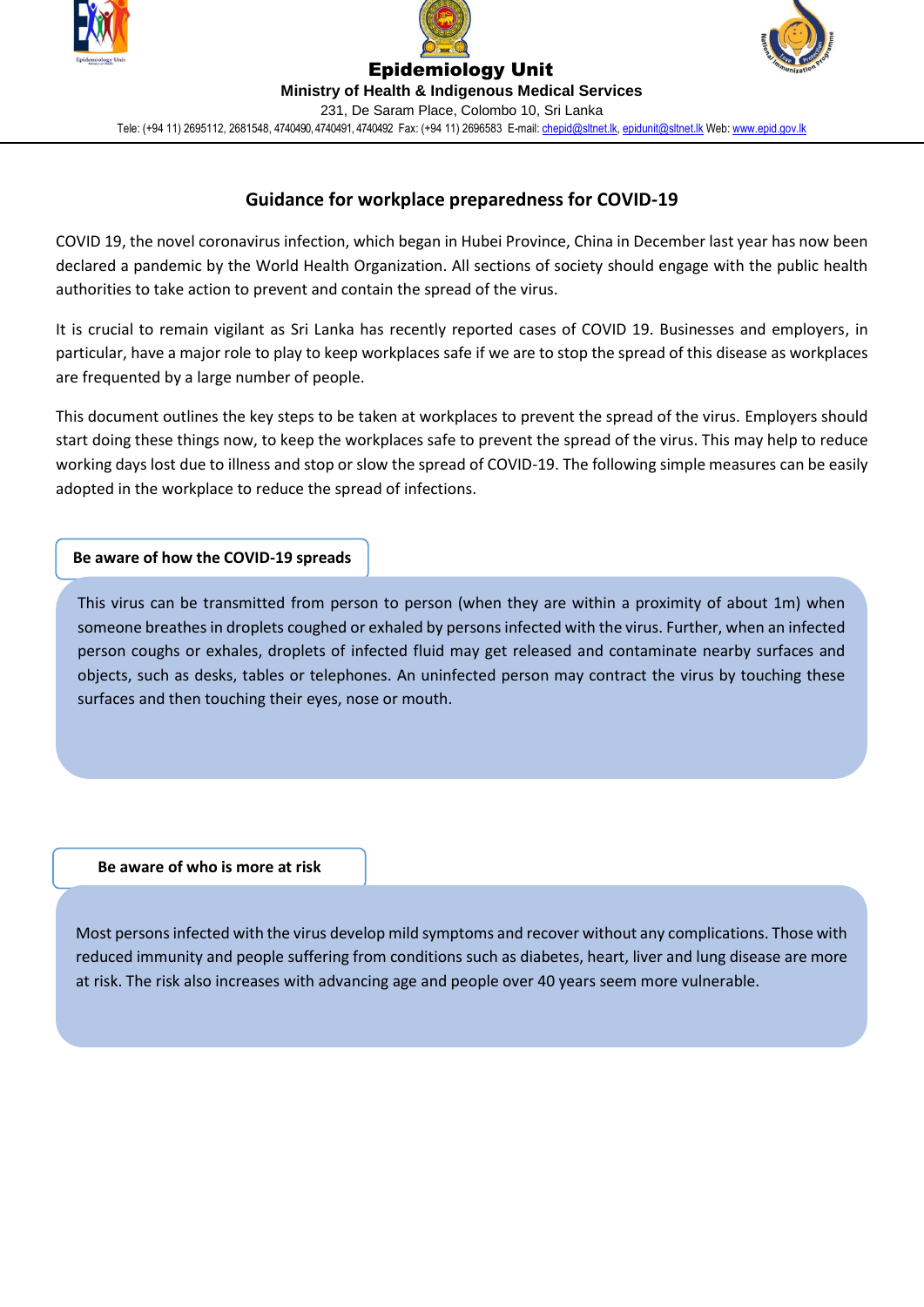#### **Promote good hand hygiene among employees and customers**

Hand hygiene includes either cleaning hands with soap and water or with an alcohol-based hand rub.

- Make it mandatory to clean their hands before entering the workplace by employees and customers.
- Make handwashing facilities or sanitizing hand rub dispensers available to employees and customers to clean their hands at the main entrances as well as suitable other places.
- Ensure the hand rub dispensers are regularly refilled and soap and water are freely available at all time.
- The correct handwashing technique can be demonstrated by posters, leaflets, via LCD panels and, dissemination of information at meetings.

**Why?** Because washing hands with soap and water or an alcohol-based hand rub kill the virus on hands and prevent the spread of COVID-19

#### **Ensure the cleanliness and hygiene of the workplace**

- Pay attention to regular disinfection of surfaces (e.g. desks and tables) and objects (e.g. shared used telephones, keyboards, teller machines, door handles and railings etc.) with a suitable disinfectant several times a day.
- Keep the doors open as much as possible (eg. non-air conditioned areas) This will minimize the necessity to touch the door handles.
- In air-conditioned areas open the doors with your body by pushing (this will minimize the contact of door handles, places, where you have to pull to open - it is advisable to use a disposable tissue for the door handle and immediately discard it)
- Minimize the overcrowding of customers (supermarkets, shops, banks, government offices, etc) inside the workplace. Control the incoming customers to the premises through the main entrances with the support of the security officers. Let them enter in manageable numbers where the staff can handle. Arrange a suitable place outside of the office until they get their turn.
- Try to keep at least one meter (1M) gap between the customers and the officers who have direct customer relationships. If this is not possible, it is advisable to wear a face mask by such officers while on duty, wash their hands more often than others and **should not** touch their face with unwashed hands.

**Why?** Because touching surfaces contaminated with infectious material is one of the main ways that COVID-19 spreads. These instructions are more important for the workplaces where a large number of customers/clients are regularly visiting. Eg. Banks, Hospitals, Shopping malls, religious places etc…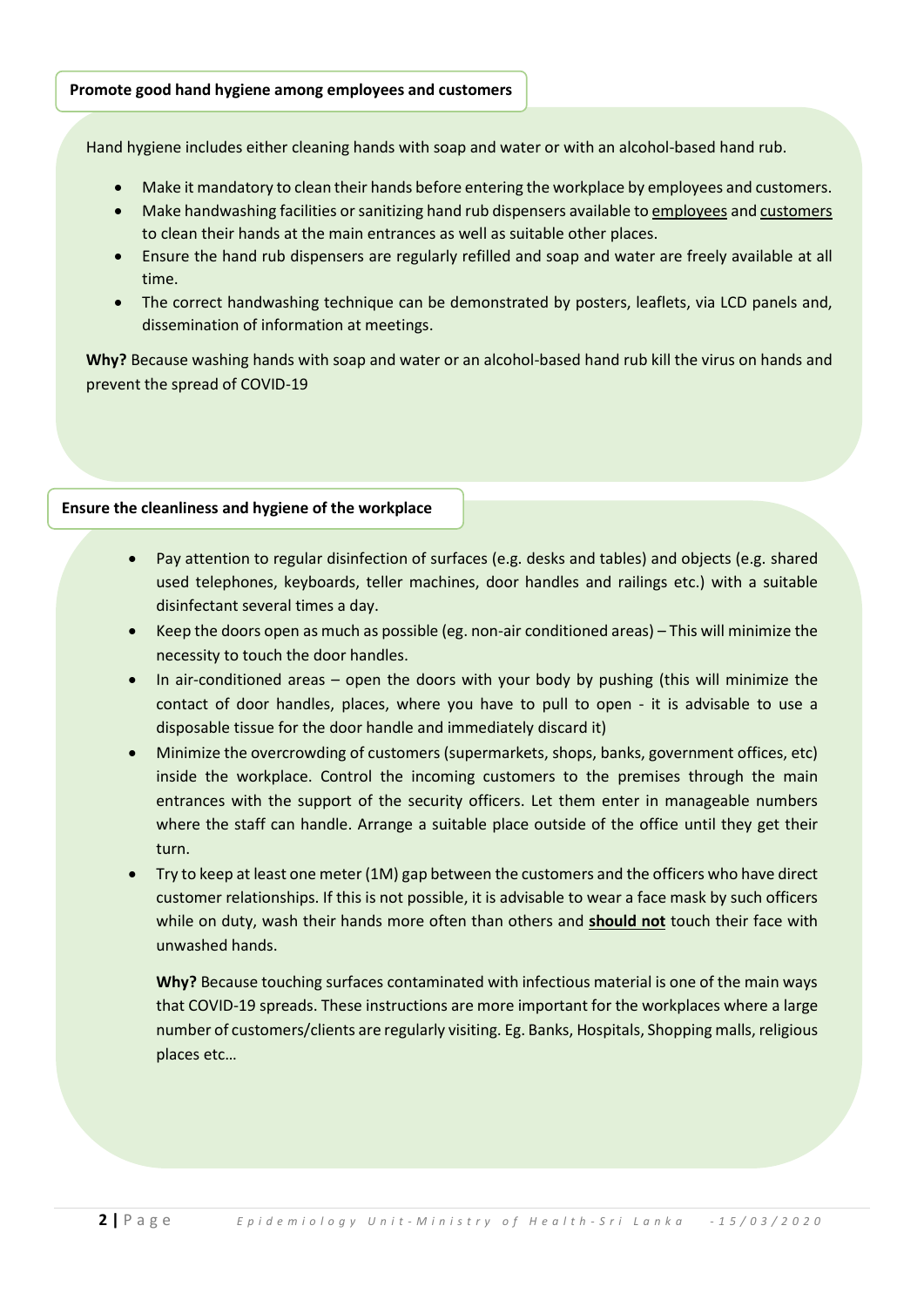## **Promote good respiratory hygiene in the workplace**

• Keep surgical masks and/or paper tissues at your workplace for use by those who develop a runny nose or cough at work, along with closed bins for their hygienic disposal

**Why?** Because good respiratory hygiene, including covering a cough or sneeze with a tissue or flexed elbow, prevents the spread of COVID-19

## **Ensure access to Information**

Employers can take steps to display posters promoting hand washing and respiratory hygiene. Furthermore, information can be shared through intranet or at meetings and necessary information to be shared can be obtained from the websites of health authorities [\(www.epid.gov.lk\)](http://www.epid.gov.lk/).

**It is advised to brief employees to stay at home if anyone experiences a mild cough or lowgrade fever (37.3 C or more). Keep communicating and promoting the message that people need to stay at home even if they have just mild symptoms of COVID-19.**

**Overseas travel**

Be updated on areas where COVID 19 is currently spreading if you or anyone in your organization wish to travel abroad. This information can be accessed at, [https://www.who.int/emergencies/diseases/novel](https://www.who.int/emergencies/diseases/novel-coronavirus-2019/situation-reports/)[coronavirus-2019/situation-reports/.](https://www.who.int/emergencies/diseases/novel-coronavirus-2019/situation-reports/) Assess the benefits and risks related to planned international travel based on this latest update.

International travel to areas where COVID-19 is spreading should be avoided for employees at higher risk of serious illness (e.g. older employees and those with medical conditions such as diabetes, heart and lung disease).

Advise employees who have returned from an area where COVID-19 is spreading to monitor themselves for symptoms for 14 days and take their temperature twice a day. If they develop even a mild cough or low-grade fever (i.e. a temperature of 37.3 C or more) instruct to seek care at the nearest government hospital immediately.

Adapted from, Getting your workplace ready for COVID-19 [https://www.who.int/docs/default](https://www.who.int/docs/default-source/coronaviruse/getting-workplace-ready-for-covid-19.pdf?sfvrsn=359a81e7_6)[source/coronaviruse/getting-workplace-ready-for-covid-19.pdf?sfvrsn=359a81e7\\_6](https://www.who.int/docs/default-source/coronaviruse/getting-workplace-ready-for-covid-19.pdf?sfvrsn=359a81e7_6)